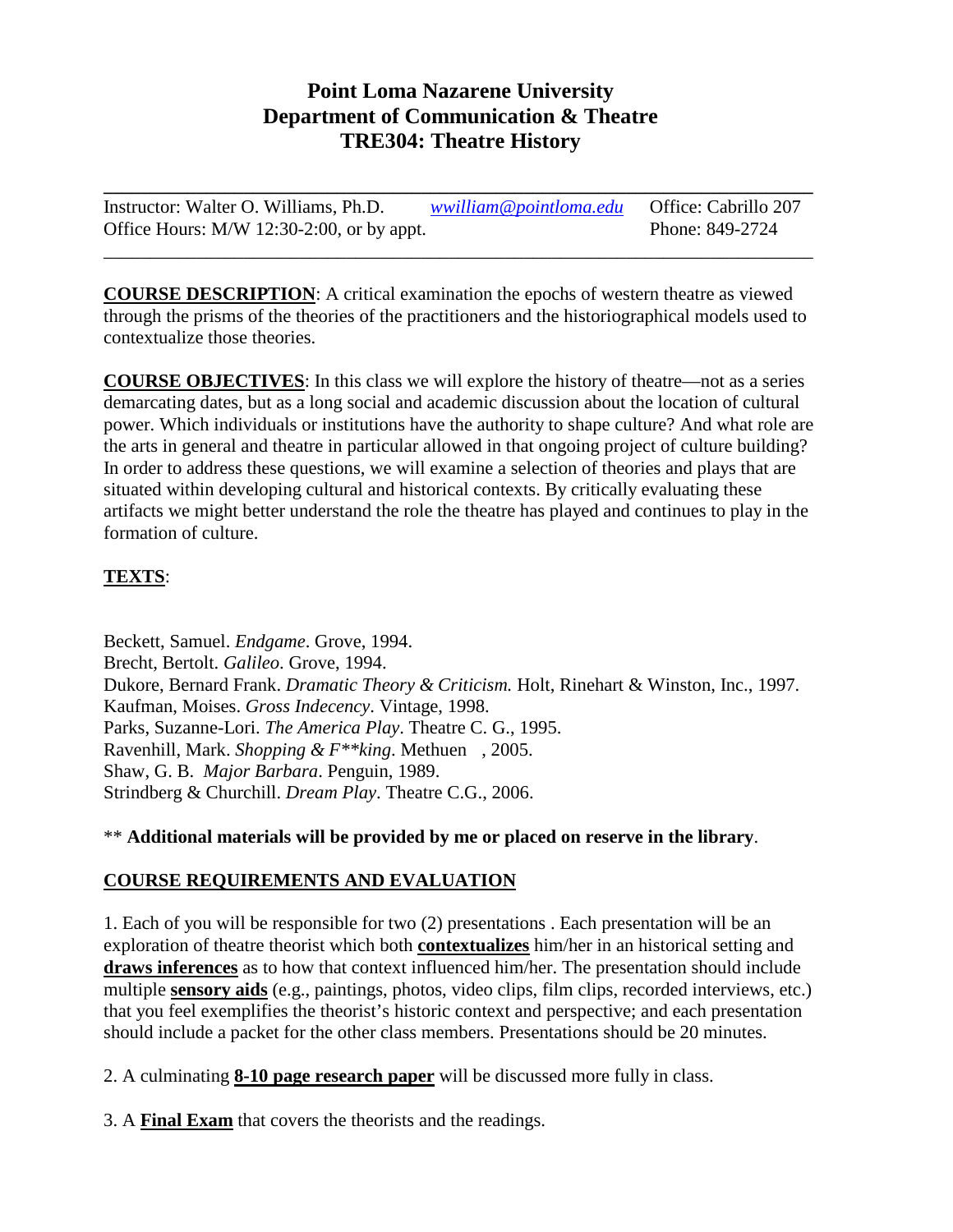Plato Joanna Baillie Sappho Henrik Ibsen Aristotle August Strindberg Plautus Freidrich Nietzsche Terrence George Bernard Shaw<br>Seneca George Bernard Shaw<br>Oscar Wilde Tertullian Richard Wagner Hrotsvitha of Gandersheim Constantine Stanislavski Christopher Marlowe Gordon Craig Q. Elizabeth I Bertolt Brecht Ben Johnson Antonin Artaud Friedrich Schiller **Jerzy Grotowski** Johanne Wolfgang von Goethe Ariane Mnouchkine

#### **Early Modern**

Oscar Wilde

#### **GRADE BREAKDOWN**

Grading for the course is subjective in nature. That is, it is based on my assessment of the quality of your work and your integration in the class.

As I have indicated above, the grading for this course will be determined in the following manner:

The LOC grade is based on how fully you involve yourself in the class discussions.

#### **GRADING SCALE**

**A**: Indicates exceptional work that reflects deep thinking, superb creativity, individual incentive, and an extremely high level of intellectual attainment.

**B**: Indicates very good work that reflects a thorough understanding of theory and practice, but is somewhat lacking in strong individual incentive, thinking, and/or creativity.

**C**: Indicates work that reflects a satisfactory completion of the assignment as directed, but is lacking in thoroughness, individual thinking, and/or creativity.

**D**: Indicates work that, although passing, reflects a lack of understanding of theory and/or fails to fulfill the assigned tasks.

**F**: Indicates work that reflects an inability or unwillingness to do the assigned task.